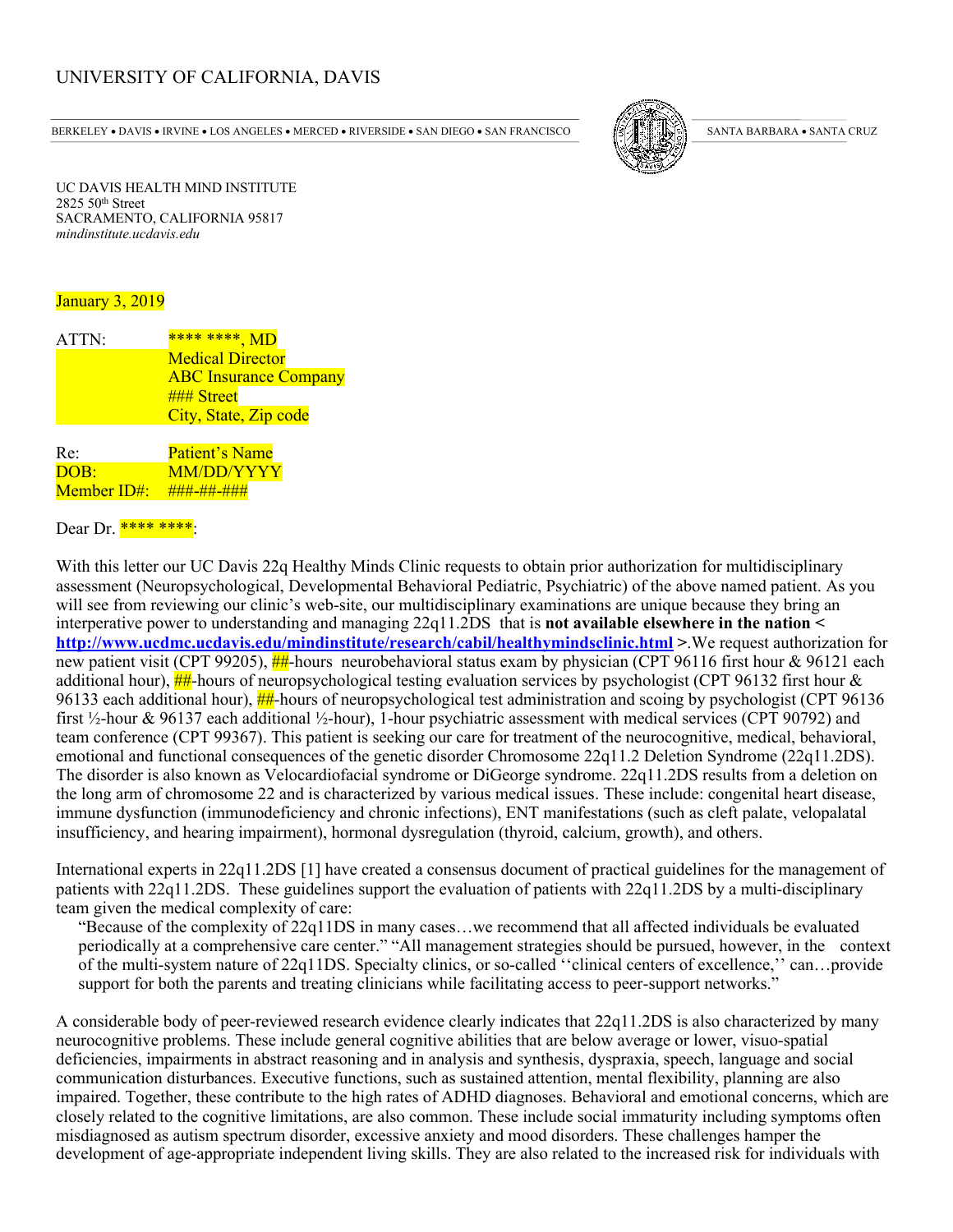## 2211.2DS to develop chronic mental illness. Most strikingly, this includes a **risk for developing schizophrenia that is up to 30 times greater than the general population.**

[Patient's Name] and his/her family are seeking our unique knowledge of and expertise in this condition. That expertise comes from the tight interaction of our team's scientists and clinicians, which has generated critical contributions to the understanding of 2211.2DS [2-7]. We have over a decade of expertise in the clinical evaluation and management of individuals with 22q11.2DS. Our multidisciplinary examinations are unique because they bring an interperative power to understanding and managing 22q11.2DS that is **not available elsewhere in the nation**. Even families from other countries have sought services at our clinic. This is because our team includes specialized knowledge and experience from several clinical disciplines that are keenly informed by our neuroscience research. The disciplines are clinical neuropsychology, developmental behavioral pediatrics and/or psychiatry. **[Patient's Name]**'s primary care physician has deemed that such assessment is medically necessary. This is because **[Patient's Name]**'s family members and providers of his/her treatment team have raised specific clinical questions that could not be resolved by previous diagnostic interviews, management or treatment services. Thus, diagnosis and treatment recommendations require a referral for a multidisciplinary assessment by our expert team. Furthermore, **[Patient's Name]**'s genetic condition is complex and its manifestations include many suspected co-occuring conditions and some risk for a decline in the developmental trajectory of his/her adaptive living and quality of life.

A neuropsychological assessment will contribute an analysis of the changes connected with the abnormal brain structure and functioning now well-documented in 22q11.2DS. Without the neuropsychological assessment it is impossible to generate timely, pertinent, tailored treatment recommendations, action plans and surveillance regimes. The postassessment feedback that our multidisciplinary team provides the patient and his/her family also is unique. This is because the entire interpretation of the results of our assessments is carried out against the background of our decade of clinical and research experience with individuals with 22q11.2DS (see also our laboratory's web-site: < http://www.ucdmc.ucdavis.edu/mindinstitute/research/cabil/index.html >). That is not something that any other existing clinics can do. Our unique knowledge ensures that families are informed about appropriate evidence-based treatments tailored to maximize functioining and mitigate risk for longitudinal decline. Another extremely rare but critical feature of our feedback is that the family is provided information about community resources. Our expert knowledge enables us to suggest providers and specific services optimized to the patient's and family's needs. Also, only resources close enough to the family's home community are selected. This greatly increases the likelyhood the patient and his/her family will actually use the recommended services. We wish to emphasize that the assessment is not for the purposes of research, educational, vocational or forensic evaluation nor for disability qualification. The proposed assessment will help us characterize **[Patient Name]**'s strengths and weaknesses in a uniquely sophisticated pattern. That will enable us to guide treatment planning and quantify [Patient Name]'s deficits in order to assist with the **optimization of his/her prognosis and quite likely reduce his/her future need of clinical services.** We provide one illustrative example. A patient was put on long-term prophylactic therapy for migraines by a provider not familiar with 22q11.2DS. This was an unnecessary treatment, as his headaches were a manifestation of hypocalcemia related to 22q11.2DS and his migraines resolved after calcium supplementation. Our multidisciplary knowledge is also critical to enabling our team or [Patient Name]'s own providers, with our support, to monitor the efficacy of treatments. It also informs decision about whether to intervene to mitigate the possible iatrogenic effects of those treatments and/or psychosocial factors.

Thank you for assisting with this **[Patient Name]**'s care and please contact us directly if we can provide any additional information to facilitate **ABC** Insurance Company's decision-making process.

Sincerely.

Associate Professor of Clinical Pediatrics Medical Director, 22q Healthy Minds Clinic

Kathleen Angkustsiri, M.D., M.A.S. Ingrid N. Leckliter, Ph.D. Tony J. Simon, Ph.D. Licensed Clinical Psychologist, Associate Clinical Professor Developmental Behaivoral Pediatrics Section, Department of Pediatrics 916- 703-0278 916-703-0255 916-703-0407

Professor of Psychiatry and Behavioral Sciences Director, 22q11.2 Research Center and Clinic

1. Bassett, A.S., et al., *Practical Guidelines for Managing Patients with 22q11.2 Deletion Syndrome.* The Journal of Pediatrics, 2011.